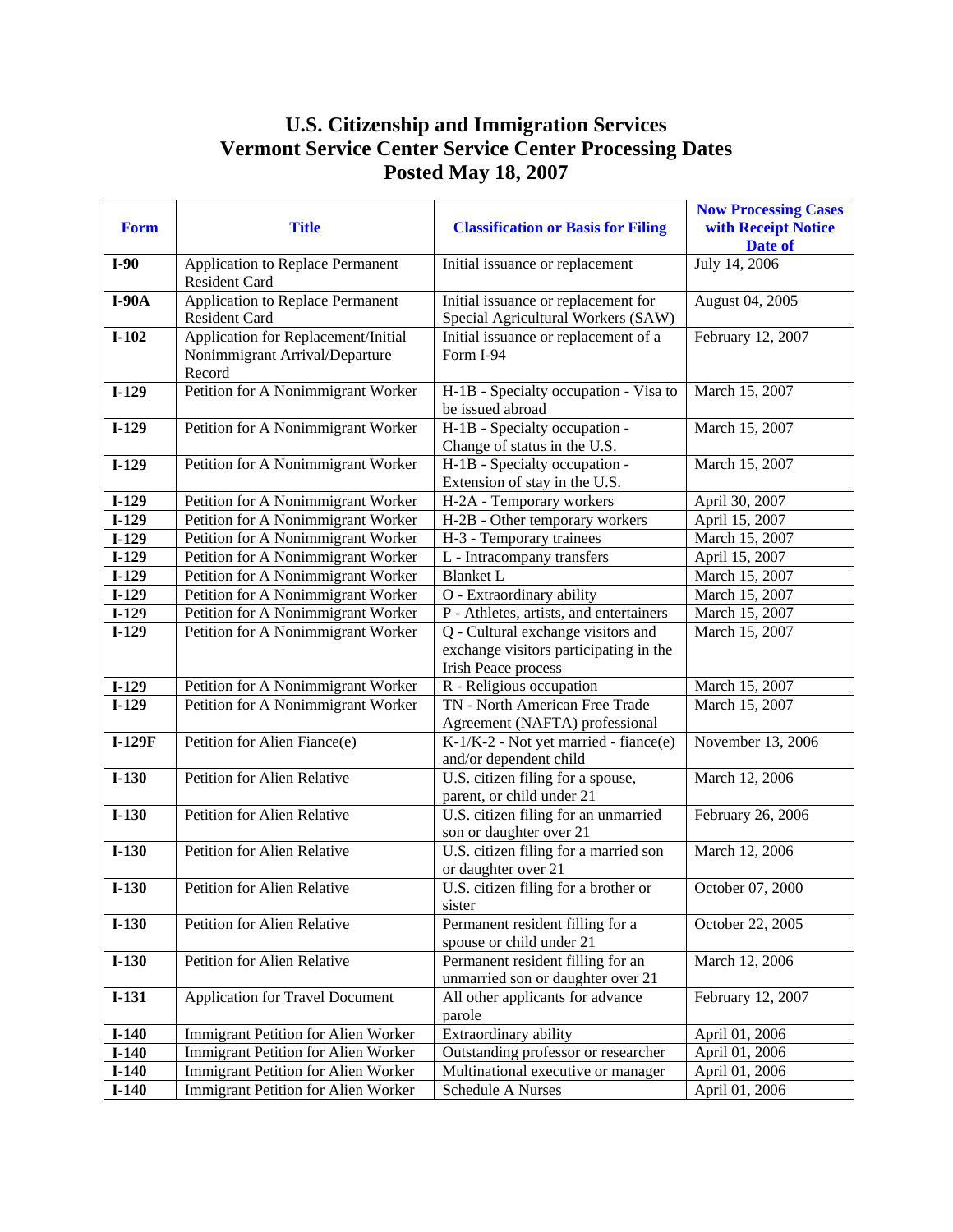| $I-140$            | <b>Immigrant Petition for Alien Worker</b>                                 | Advanced degree or exceptional                                      | April 01, 2006                   |
|--------------------|----------------------------------------------------------------------------|---------------------------------------------------------------------|----------------------------------|
|                    |                                                                            | ability                                                             |                                  |
| $I-140$            | Immigrant Petition for Alien Worker                                        | Advanced degree or exceptional                                      | April 01, 2006                   |
|                    |                                                                            | ability requesting a National Interest                              |                                  |
|                    |                                                                            | Waiver                                                              |                                  |
| $I-140$<br>$I-140$ | <b>Immigrant Petition for Alien Worker</b>                                 | Skilled worker or professional                                      | April 01, 2006                   |
| $I-212$            | <b>Immigrant Petition for Alien Worker</b>                                 | Unskilled worker                                                    | April 01, 2006<br>March 16, 2006 |
|                    | Application for Permission to Reapply<br>for Admission into the U.S. after | Readmission after deportation or<br>removal                         |                                  |
|                    | Deportation or Removal                                                     |                                                                     |                                  |
| $I-360$            | Petition for Amerasian, Widow(er), or                                      | Violence Against Women Act                                          | July 27, 2006                    |
|                    | Special Immigrant                                                          | (VAWA)                                                              |                                  |
| $I-360$            | Petition for Amerasian, Widow(er), or                                      | All other special immigrants                                        | May 14, 2006                     |
|                    | Special Immigrant                                                          |                                                                     |                                  |
| I-485              | Application to Register Permanent                                          | Employment-based adjustment                                         | June 26, 2006                    |
|                    | Residence or to Adjust Status                                              | applications                                                        |                                  |
| I-539              | Application to Extend/Change                                               | Change of status to H or L                                          | February 12, 2007                |
|                    | Nonimmigrant Status                                                        | dependents                                                          |                                  |
| I-539              | Application to Extend/Change                                               | Change status to the F or M                                         | February 12, 2007                |
|                    | Nonimmigrant Status                                                        | academic or vocational student                                      |                                  |
|                    |                                                                            | categories                                                          |                                  |
| I-539              | Application to Extend/Change                                               | Change Status to the J exchange                                     | February 12, 2007                |
|                    | Nonimmigrant Status                                                        | visitor category                                                    |                                  |
| I-539              | Application to Extend/Change                                               | All other change of status                                          | February 12, 2007                |
| I-539              | Nonimmigrant Status<br>Application to Extend/Change                        | applications                                                        |                                  |
|                    | Nonimmigrant Status                                                        | Extension of stay for H and L<br>dependents                         | February 12, 2007                |
| I-539              | Application to Extend/Change                                               | Extension of Stay for F or M                                        | February 12, 2007                |
|                    | Nonimmigrant Status                                                        | academic or vocational students                                     |                                  |
| I-539              | Application to Extend/Change                                               | Extension of Stay for J exchange                                    | February 12, 2007                |
|                    | Nonimmigrant Status                                                        | visitors                                                            |                                  |
| I-539              | Application to Extend/Change                                               | All other extension applications                                    | February 12, 2007                |
|                    | Nonimmigrant Status                                                        |                                                                     |                                  |
| $I-612$            | Application for Waiver of the Foreign                                      | Application for a waiver of the 2-                                  | September 20, 2006               |
|                    | <b>Residence Requirement</b>                                               | year foreign residence requirement                                  |                                  |
|                    |                                                                            | based on exceptional hardship or                                    |                                  |
|                    |                                                                            | persecution                                                         |                                  |
| $I-751$            | Petition to Remove the Conditions on<br>Residence                          | Removal of lawful permanent<br>resident conditions (spouses of U.S. | November 01, 2006                |
|                    |                                                                            | citizens and lawful permanent                                       |                                  |
|                    |                                                                            | residents                                                           |                                  |
| I-765              | Application for Employment                                                 | Based on a request by a qualified F-1                               | February 26, 2007                |
|                    | Authorization                                                              | academic student. [(c)(3)]                                          |                                  |
| $I-765$            | Application for Employment                                                 | Based on a pending asylum                                           | April 16, 2007                   |
|                    | Authorization                                                              | application $[(c)(8)]$                                              |                                  |
| $I-765$            | Application for Employment                                                 | Based on a pending I-485 adjustment                                 | February 26, 2007                |
|                    | Authorization                                                              | application $[(c)(9)]$                                              |                                  |
| $I-765$            | Application for Employment                                                 | Based on TPS for                                                    | February 26, 2007                |
|                    | Authorization                                                              | Honduras/Nicaragua [(c)(19),                                        |                                  |
|                    |                                                                            | (a)(12)]                                                            |                                  |
| $I-765$            | Application for Employment<br>Authorization                                | Based on TPS for El Salvador                                        | February 26, 2007                |
| $I-765$            | Application for Employment                                                 | [(c)(19)(a)(12)]<br>All other applications for                      | February 26, 2007                |
|                    | Authorization                                                              | employment authorization                                            |                                  |
|                    |                                                                            |                                                                     |                                  |